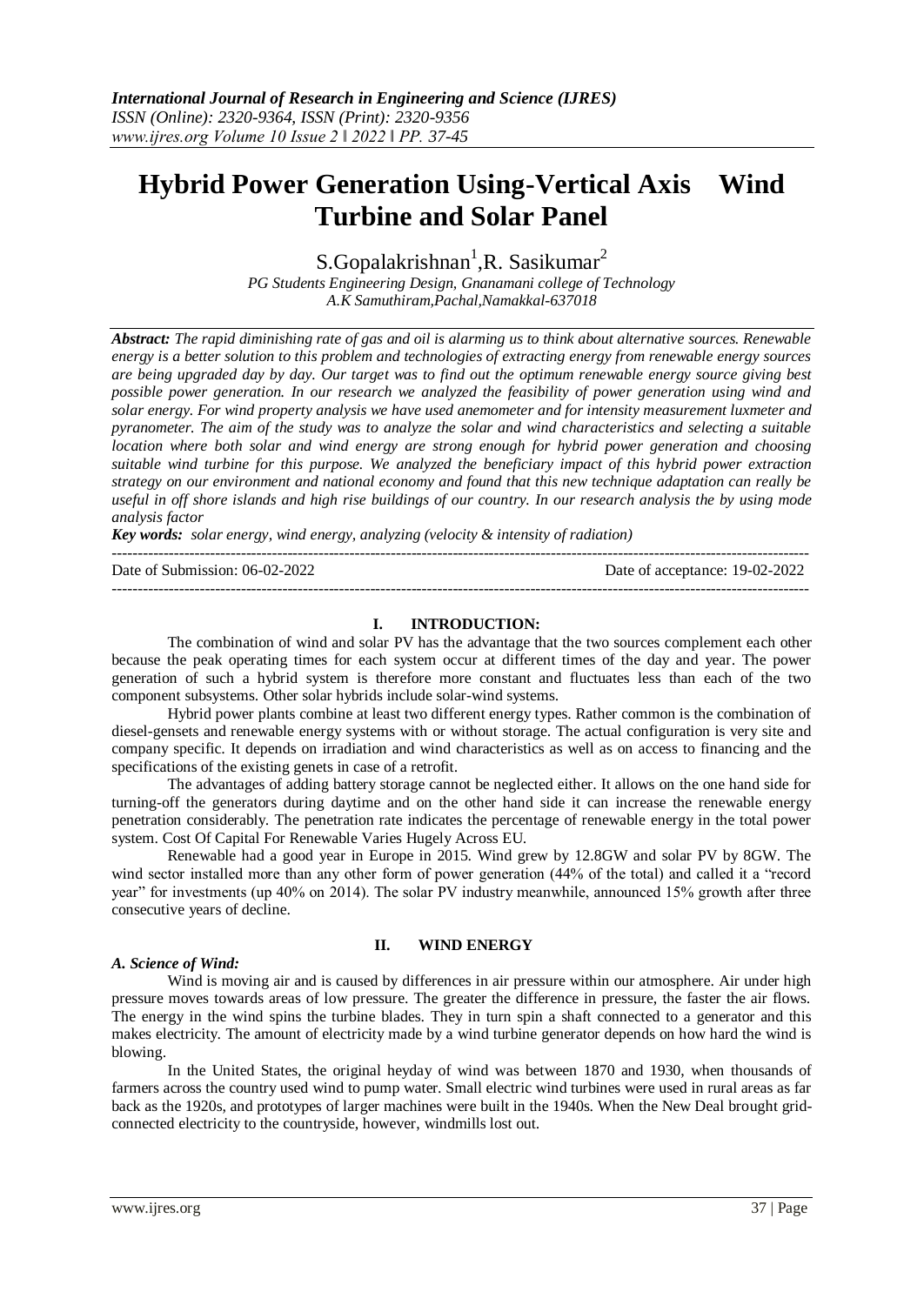# *B. The Wind Resource*

The wind resource — how fast it blows, how often, and when — plays a significant role in its power generation cost. The power output from a wind turbine rises as a cube of wind speed. In other words, if wind speed doubles, the power output increases eight times. Therefore, higher-speed winds are more easily and inexpensively captured. Wind speeds in classes three  $(6.7 - 7.4$  meters per second  $(m/s)$ ) and above are typically needed to economically generate power. Ideally, a wind turbine should be matched to the speed and frequency of the resource to maximize power production.

## *C. Addressing the Variability of Wind Power:*

Dealing with the variability of wind on a large scale is by no means insurmountable for electric utilities. Grid operators must already adjust to constant changes in electricity demand, turning power plants on and off, and varying their output second-by-second as power use rises and falls. Operators always need to keep power plants in reserve to meet unexpected surges or drops in demand, as well as power plant and transmission line outages. As a result, operators do not need to respond to changes in wind output at each wind facility. In addition, the wind is always blowing somewhere, so distributing wind turbines across a broad geographic area helps smooth out the variability of the resource.

## **D***. The future of Wind power:*

With increasingly competitive prices, growing environmental concerns, and the call to reduce dependence on foreign energy sources, a strong future for wind power seems certain. The Global Wind Energy Council projects global wind capacity will reach 536,000 MW by 2017, almost double its current size, with growth especially concentrated in the Asia and Europe. Turbines are getting larger and more sophisticated, with land-based turbines now commonly in the 1-2 MW range, and offshore turbines in the 3-5 MW range. The next frontiers for the wind industry are deep-water offshore and land-based systems capable of operating at lower wind speeds. Both technological advances will provide large areas for new development.

#### **III. SOLAR ENERGY:**

On [Earth,](https://en.wikipedia.org/wiki/Earth) sunlight is [filtered](https://en.wikipedia.org/wiki/Filter_%28optics%29) through [Earth's atmosphere,](https://en.wikipedia.org/wiki/Atmosphere_of_Earth) and is obvious as [daylight](https://en.wikipedia.org/wiki/Daylight) when the Sun is above the [horizon.](https://en.wikipedia.org/wiki/Horizon) When the direct solar radiation is not blocked by clouds, it is experienced as **sunshine**, a combination of bright [light](https://en.wikipedia.org/wiki/Light) and [radiant heat.](https://en.wikipedia.org/wiki/Radiant_heat) When it is blocked by the clouds or [reflects off other objects,](https://en.wikipedia.org/wiki/Diffuse_reflection) it is experienced as diffused light. Direct sunlight has a [luminous efficacy](https://en.wikipedia.org/wiki/Luminous_efficacy) of about 93 [lumens](https://en.wikipedia.org/wiki/Lumen_%28unit%29) per watt of [radiant](https://en.wikipedia.org/wiki/Radiant_flux)  [flux.](https://en.wikipedia.org/wiki/Radiant_flux) This is higher than the efficacy (of source) of most [artificial lighting](https://en.wikipedia.org/wiki/Artificial_lighting) (including fluorescent), which means using sunlight for illumination heats up a room less than using most forms of artificial lighting.

## *A. Composition and power:*

Solar irradiance spectrum above atmosphere and at surface. Extreme UV and X-rays are produced (at left of wavelength range shown) but comprise very small amounts of the Sun's total output power.

 **Ultraviolet C** or (UVC) range, which spans a range of 100 to 280 nm. The term *ultraviolet* refers to the fact that the radiation is at higher frequency than violet light (and, hence, also invisible to the [human eye\)](https://en.wikipedia.org/wiki/Human_eye). Due to absorption by the atmosphere very little reaches Earth's surface. This spectrum of radiation [has germicidal](https://en.wikipedia.org/wiki/Ultraviolet_germicidal_irradiation)  [properties,](https://en.wikipedia.org/wiki/Ultraviolet_germicidal_irradiation) and is used in [germicidal lamps.](https://en.wikipedia.org/wiki/Germicidal_lamp)

 **Ultraviolet B** or (UVB) range spans 280 to 315 nm. It is also greatly absorbed by the atmosphere, and along with UVC is responsible for the [photochemical reaction](https://en.wikipedia.org/wiki/Photochemical_reaction) leading to the production of the [ozone layer.](https://en.wikipedia.org/wiki/Ozone_layer) It directly damages DNA and causes [sunburn,](https://en.wikipedia.org/wiki/Sunburn) but is also required for [vitamin D](https://en.wikipedia.org/wiki/Vitamin_D) synthesis in the skin and fur of mammals.

From this solar panel we can produce 35% power in this over all hybrid power system The operation of solar panels shown in following fig:

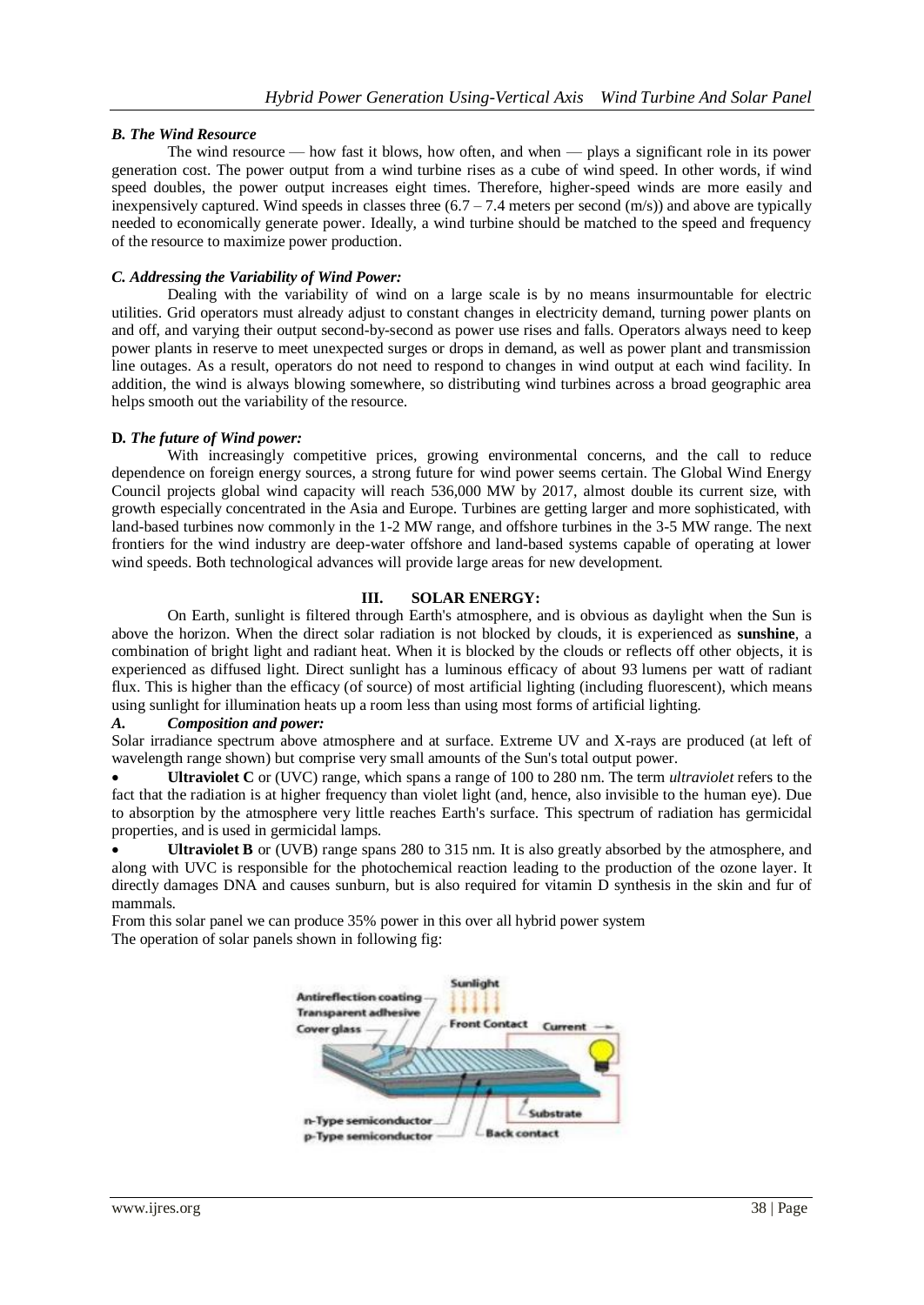# *A. Spectral composition of sunlight at Earth's surface*

The Sun's electromagnetic radiation which is received at the Earth's surface is predominantly light that falls within the range of wavelengths to which the visual systems of the animals that inhabit Earth's surface are sensitive. The Sun may therefore be said to [illuminate,](https://en.wikipedia.org/wiki/Lighting) which is a measure of the light within a specific sensitivity range. Many animals (including humans) have a sensitivity range of approximately 400–700 nm, and given optimal conditions the absorption and scattering by Earth's atmosphere produces illumination that approximates an [equal-energy illuminant](https://en.wikipedia.org/wiki/Standard_illuminant) for most of this range. The useful range for color vision in humans, for example, is approximately 450–650 nm.

# **III . DESING OF HYBRID ENERGY SYSTEM**

For design of the hybrid energy we need to find the following data as follows

# *a. Data required for solar system*

- daily solar radiation(intensity of radiation) according to the time for particular location
- *b. Data required for wind system*
- daily wind velocity according to the time for particular location
- wind power produced by a wind turbine

belowfigure shows the block diagram of the hybrid power generation system using wind and solar power. This blockbdiagram includes following blocks

- 1.solar panel
- 2. windtubine
- 3.charge controller

4.battery bank

#### *1.solar panels*

Solar panel is use to convert solar radiation to the electrical energy. The physical of PV cell is very similar to that of the classical diode with a PN junction formed by semiconductor material. When the junction absorbs light, the energy of absorbed photon is transferred to the electron- proton system of the material, creating charge carriers that are separated at the junction. The charge carriers in the junction region create a potential gradient, get accelerated under the electric field, and circulate as current through an external circuit. Solar array or panel is a group of a several modules electrically connected in series parallel combination to generate the required current and voltage. Solar panels are the medium to convert solar power into the electrical power.

#### *2. wind turbine*

Wind turbine is that system which extracts energy from wind by rotation of the blades of the wind turbine. Basically wind turbine has two types one is vertical and another is horizontal. in this system we are using vertical axis wind turbine. It's will rotate all the direction. As the wind speed increases power generation is also increases. The power generated from wind is not continuous its fluctuating. For obtain the nonfluctuating power we have to store in battery and then provide it to the load.

#### *3.charge controller*

Charge controller has basic function is that it control the source which is to be active or inactive. it simultaneously charge battery and also gives power to the load . the controller has over charge protection , shoat circuit protection, pole confusion protection and automatic dump load function. Its also the function is that it should vary the power as per the load demand .it add the both power so that the load demand can fulfill. And when power is not generating it should extract power from battery and give it to the load

#### *4.battery bank*

We have to choose battery bank size per the load requirement so that it should fulfill the requirement of laod for calculating the battery bank size we need to find following data:

1.find total daily use in watt – hour

2.find total back up time of the battery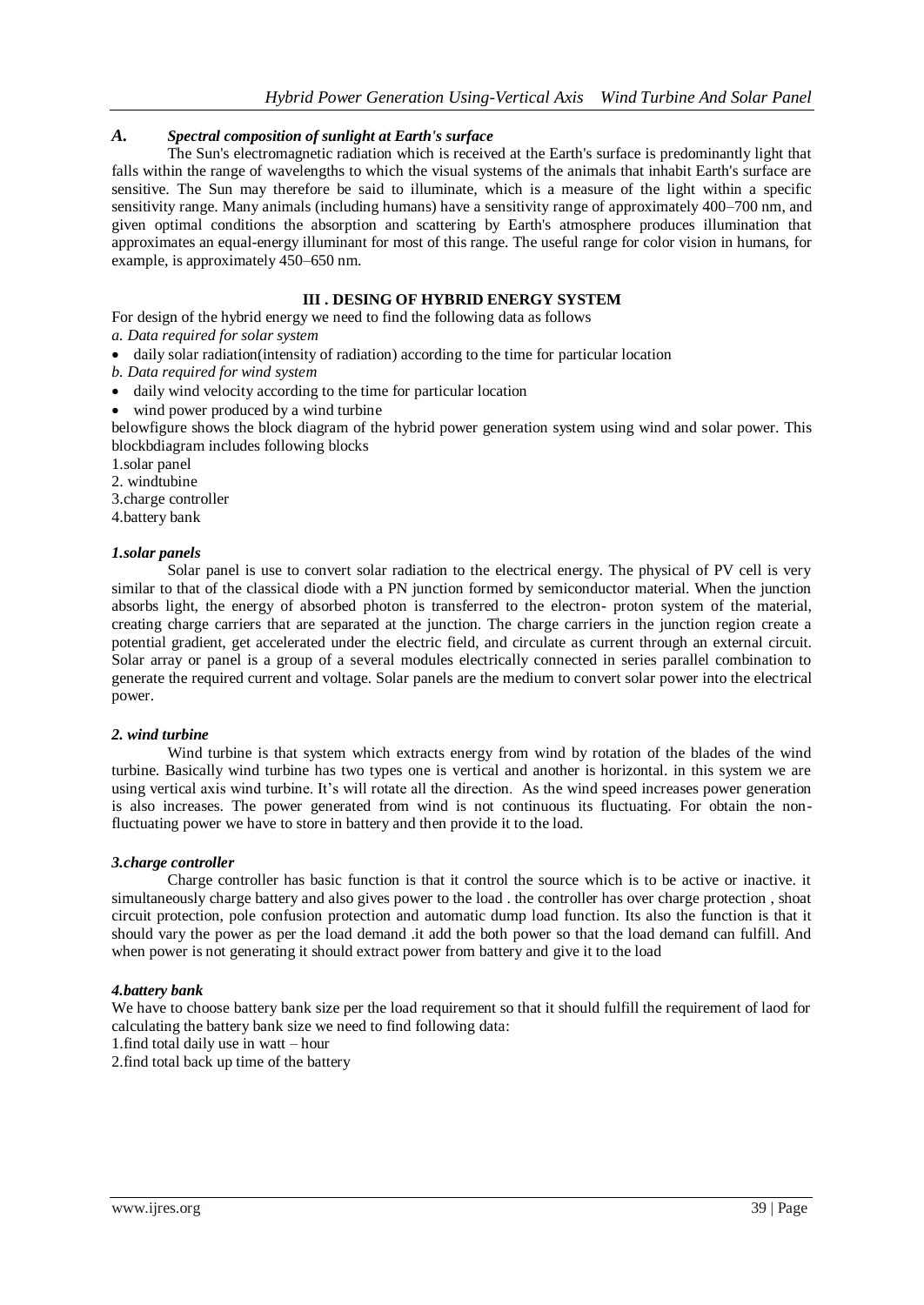for increase in battery bank size we need to control cell in series so that we can get the larger battery bank size



## **IV. DESCRIPTION OF MEASURING EQUIPMENTS:**

#### *A. Description of Anemometer:*

An **anemometer** is a device used for measuring [wind](https://en.wikipedia.org/wiki/Wind) speed, and is a common [weather station](https://en.wikipedia.org/wiki/Weather_station) instrument. The term is derived from the Greek word *anemos*, which means wind, and is used to describe any wind speed measurement instrument used in [meteorology](https://en.wikipedia.org/wiki/Meteorology) .The first known description of an anemometer given by [Leon Battista Alberti](https://en.wikipedia.org/wiki/Leon_Battista_Alberti) in 1450.Some of the simplest anemometer work in exactly this way. They're little more than an electricity generator mounted in a sealed –up metal cylinder with an axle protruding upward from it. On top of the axle , there are several large cups that catch the wind and make the generator spin around.

Why you can't always measure things precisely? A good anemometer will give you a wind speed reading accurate to about +/-0.5m/s(+/-2km/h or +/-1mph),but that's often more accurate than you need .So ,unless you're in a wind tunnel ,where the speed is constant and precise measurements count, any measurements you make is going to be ,at very best, a rough guide to how fast the air is actually moving.

The PMA90 is a digital anemometer .This meter uses conventional angled vane arms with low friction ball bearings and an NTC-Type thermistor for accurate, speedy readings (1/sec).It measures air velocity , Air flow and Temperature. Measures velocity in m/s, Km/H, Ft/Min, MPH and Knots .The PMA90 automatically powers off after 20 minutes to save power.9V battery required.



#### *Features:*

- Measures air velocity , Air flow and Temperature- Temperature range:14-140-Degree F-Weight:1.6-Pound including Battery and Probe.
- Air velocity Units- in m/s, Km/H, Ft/Min, MPH and Knots.
- Air velocity accuracy: +//-3-Percent-Sampling rate:1 Reading Per second-Auto power off after 20 minutes.
- Temperature units:-Degree C /-Degree F.
- Air flow units: CMM(Cubic Meters/Min),Cfm(Cubic Feet/Min)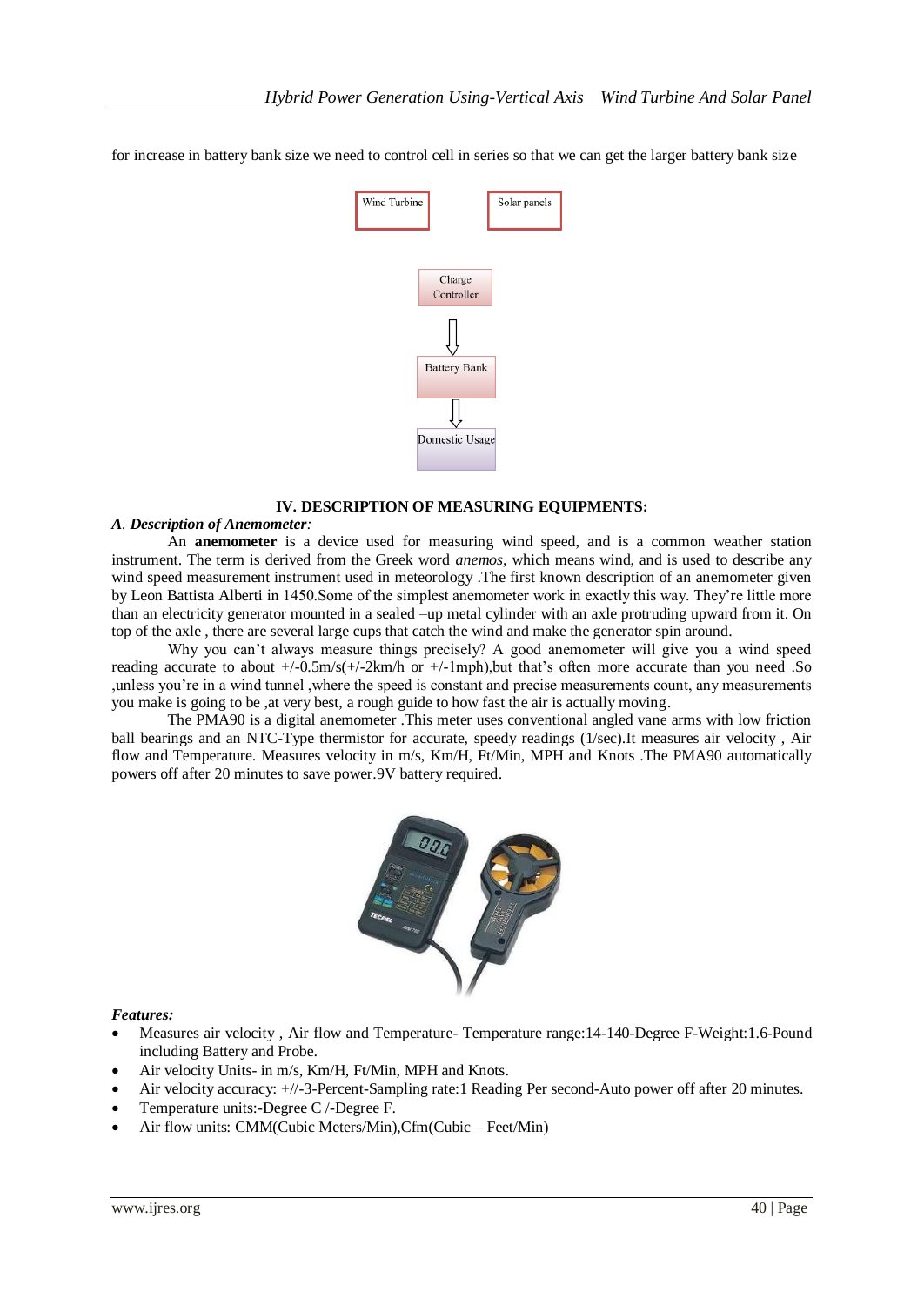# *B.Description of Pyranometer:*

A pyranometer is a type of [actinometer](https://en.wikipedia.org/wiki/Actinometer) used to measure broadband [solar irradiance](https://en.wikipedia.org/wiki/Solar_irradiance) on a planar surface and is a sensor that is designed to measure the solar radiation flux density  $(W/m^2)$  from a field of view of 180 degrees. The name pyranometer stems from Greek,"pyr - πῦρ" meaning "fire" and "ano - ἄνω" meaning "above, sky".A typical pyranometer does not require any power to operate.



## *Design of pyranometers*

pyranometer properties and functions (1) cable, (3) glass inner dome, (4) thermopile sensor, (5) glass outer dome, (7) humidity indicator with desiccant, (11) connector.

In order to attain the proper directional and spectral characteristics, a pyranometer's main components are:

- A [thermopiles](https://en.wikipedia.org/wiki/Thermopile)ensorwith a black coating. This sensor absorbs all solar radiation, has a flat spectrum covering the 300 to 50,000 nanometer range, and has a near-perfect cosine response.
- A glass dome. This dome limits the spectral response from 300 to 2,800 nanometers (cutting off the part above 2,800 nm), while preserving the 180 degrees field of view. Another function of the dome is that it shields the thermopile sensor from convection.

The black coating on the thermopile sensor absorbs the solar radiation. This radiation is converted to heat. The heat flows through the sensor to the pyranometer housing. The thermopile sensor generates a voltage output signal that is proportional to the solar radiation.

## *Usage*

Pyranometers are frequently used in [meteorology,](https://en.wikipedia.org/wiki/Meteorology) [climatology,](https://en.wikipedia.org/wiki/Climatology) [solar energy](https://en.wikipedia.org/wiki/Solar_energy) studies and building physics. They can be seen in many meteorological stations (typically installed horizontally) and next to [solar panels](https://en.wikipedia.org/wiki/Photovoltaic_module) (typically mounted with the sensor surface in the plane of the panel).

#### *Standardization*

Pyranometers are standardized according to the [ISO](https://en.wikipedia.org/wiki/International_Organization_for_Standardization) 9060 standard, that is also adopted by the [World](https://en.wikipedia.org/wiki/World_Meteorological_Organization)  [Meteorological Organization](https://en.wikipedia.org/wiki/World_Meteorological_Organization) (WMO). This standard discriminates three classes. The best is (confusingly) called "secondary standard" (that is, it has been calibrated by direct comparison with the single Primary Standard instrument), the second best "first class" and the last one "second class.*:*

## *Product Details*:

WACO-206 Solar power meter with 3  $\frac{1}{2}$  Digits LCD and 2000 Display count. Ideal for Measuring Solar Radiation Emitted by Sun

SUITABLE FOR- Meteorology, Light intensity measurement for the car windows, Agriculture application, Solar radiation measurement, Physics and optical laboratories.

| recyncunon.      |                                                                                                                      |  |  |
|------------------|----------------------------------------------------------------------------------------------------------------------|--|--|
| Display          | $3\frac{1}{2}$ digits LCD display with maximum reading of 2000                                                       |  |  |
| Measurement Type | Measuring the solar radiation emitted by the sun                                                                     |  |  |
| Display Units    | $W/m2(Watts per square meter)$ or BTU                                                                                |  |  |
| Function         | Data hold/Max / Min functions.                                                                                       |  |  |
| Angular accuracy | Cosine corrected Angular Accuracy                                                                                    |  |  |
| Accuracy         | Typically within $/$ -10W/m <sup>2</sup> [ $/$ -3 BTU(ft2*h)]or $/$ -5 ,whichever is greater in sunlight Temperature |  |  |
|                  | included error /-0.38 W/m <sup>2</sup> /Deg.C[/-0.12 BTU/(ft2*h)Deg.C]deviation from 25 Deg.C                        |  |  |
|                  |                                                                                                                      |  |  |

# *Specification***:**

## *C.Description of Luxmeter*

## *Illuminance*

Illuminance is a measure of how much [luminous flux](https://en.wikipedia.org/wiki/Luminous_flux) is spread over a given area. One can think of luminous flux (measured in [lumens\)](https://en.wikipedia.org/wiki/Lumen_%28unit%29) as a measure of the total "amount" of visible light present, and the illuminance as a measure of the intensity of illumination on a surface. One lux is equal to one lumen per [square](https://en.wikipedia.org/wiki/Square_metre)  [meter](https://en.wikipedia.org/wiki/Square_metre).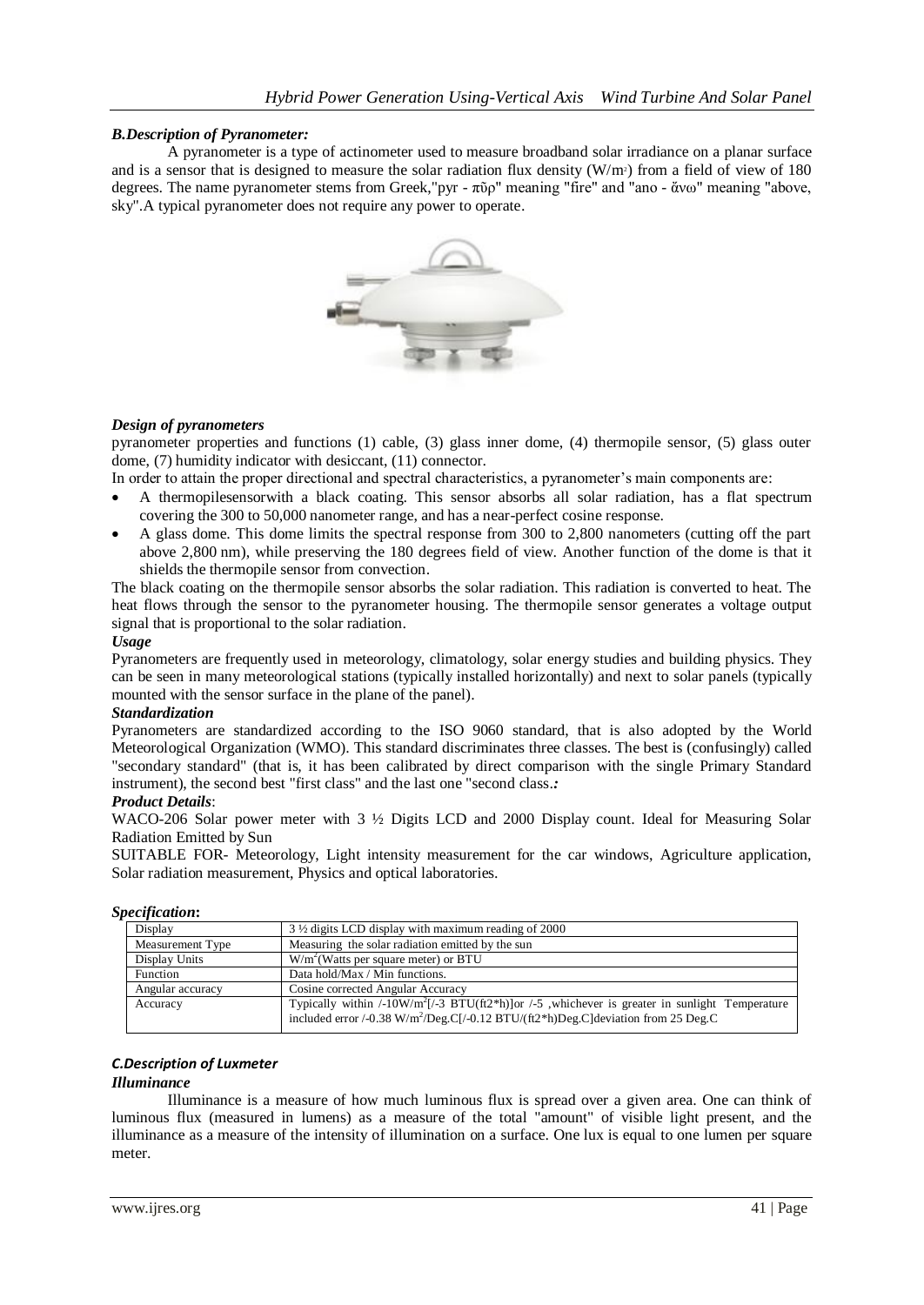## *Relationship between illuminance and irradiance*

Like all [photometric units,](https://en.wikipedia.org/wiki/Photometry_%28optics%29) the lux has a corresponding ["radiometric"](https://en.wikipedia.org/wiki/Radiometry) unit. The difference between any photometric unit and its corresponding radiometric unit is that radiometric units are based on physical power, with all wavelengths being weighted equally, while photometric units take into account the fact that the human eye's image-forming visual system is more sensitive to some wavelengths than others, and accordingly every wavelength is given a different weight. The weighting factor is known as the [luminosity function.](https://en.wikipedia.org/wiki/Luminosity_function)



# *Specification :*

| <b>Example lux values</b> |                    |  |  |  |
|---------------------------|--------------------|--|--|--|
| Clear night, no moon:     | .002 <sub>ix</sub> |  |  |  |
| Clear night, full moon:   | $.27 - 1$  x       |  |  |  |
| Family living room:       | 50 lx              |  |  |  |
| Sunrise/sunset:           | 300-500 lx         |  |  |  |
| Overcast day:             | $1000 \mathrm{lx}$ |  |  |  |
| Daylight:                 | 10000-25000 lx     |  |  |  |
| Direct sunlight:          | 32000-130000 lx    |  |  |  |

#### *Non-SI units of illuminance*

The corresponding unit in English and American traditional units is the [foot-candle.](https://en.wikipedia.org/wiki/Foot-candle) One foot candle is about 10.764 lux. Since one foot-candle is the illuminance cast on a surface by a one-candela source one foot away, a lux could be thought of as a "metre-candle", although this term is discouraged because it does not conform to SI standards for unit names.

#### **V .FOUR FACTOR ANALYSIS:**

# **A.Instrument location**

In order for wind speeds to be comparable from location to location, the effects of the terrain needs to be considered, especially in regard to height. Other considerations are the presence of trees, and both natural canyons and artificial canyons (urban buildings). The standard anemometer height in open rural terrain is 10 meters.

In this project 4 factor analysis { velocity  $(m/s)$ , temperature ( $\degree$ c), Intensity of radiation (Lux), Electricity (W/m2) will be done by a Anemometer, Lux meter and pyranometer .

From that analyzing various blocks among that we find the best location for production of power by this hybrid power system. Eg. Graphs and tables are shown below:

| <b>Locations</b> | <b>Velocity</b><br>(m/s) | <b>Temperature</b><br>(°c) | <b>Intensity of radiation</b><br>$(Lux)$ X 100 | <b>Electricity</b><br>(W/m <sup>2</sup> ) |
|------------------|--------------------------|----------------------------|------------------------------------------------|-------------------------------------------|
|                  | 1.042                    | 36.47                      | 807                                            | 637.53                                    |
| $\overline{2}$   | 1.014                    | 37.08                      | 734                                            | 579.86                                    |
| 3                | 1.371                    | 37.37                      | 732.85                                         | 579.38                                    |
| $\overline{4}$   | 0.642                    | 37.5                       | 679.57                                         | 536.86                                    |
| 5                | 0.471                    | 38.22                      | 707                                            | 558.53                                    |
| 6                | 0.5                      | 37.71                      | 687                                            | 542.73                                    |
|                  | 1.228                    | 37.98                      | 836.71                                         | 627.08                                    |
| 8                | 1.071                    | 38.32                      | 695.14                                         | 549.16                                    |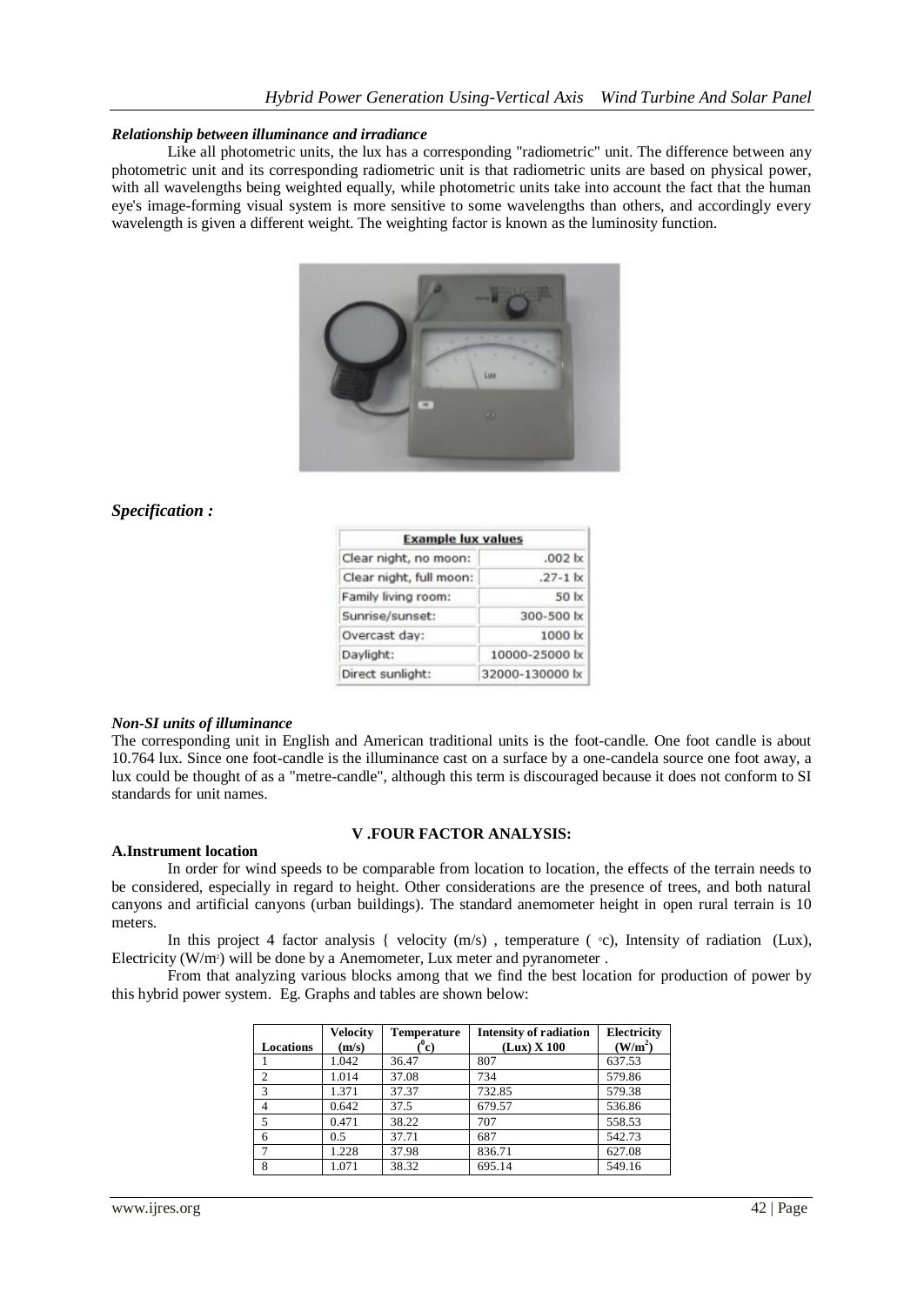*B.From that table reading we plot the varies graphs that are follow Graph for velocity:*



This graph will show the velocity reading that mentioned in a above table

*Graph for tempreture:*



*Graph for intensity of radiation:*





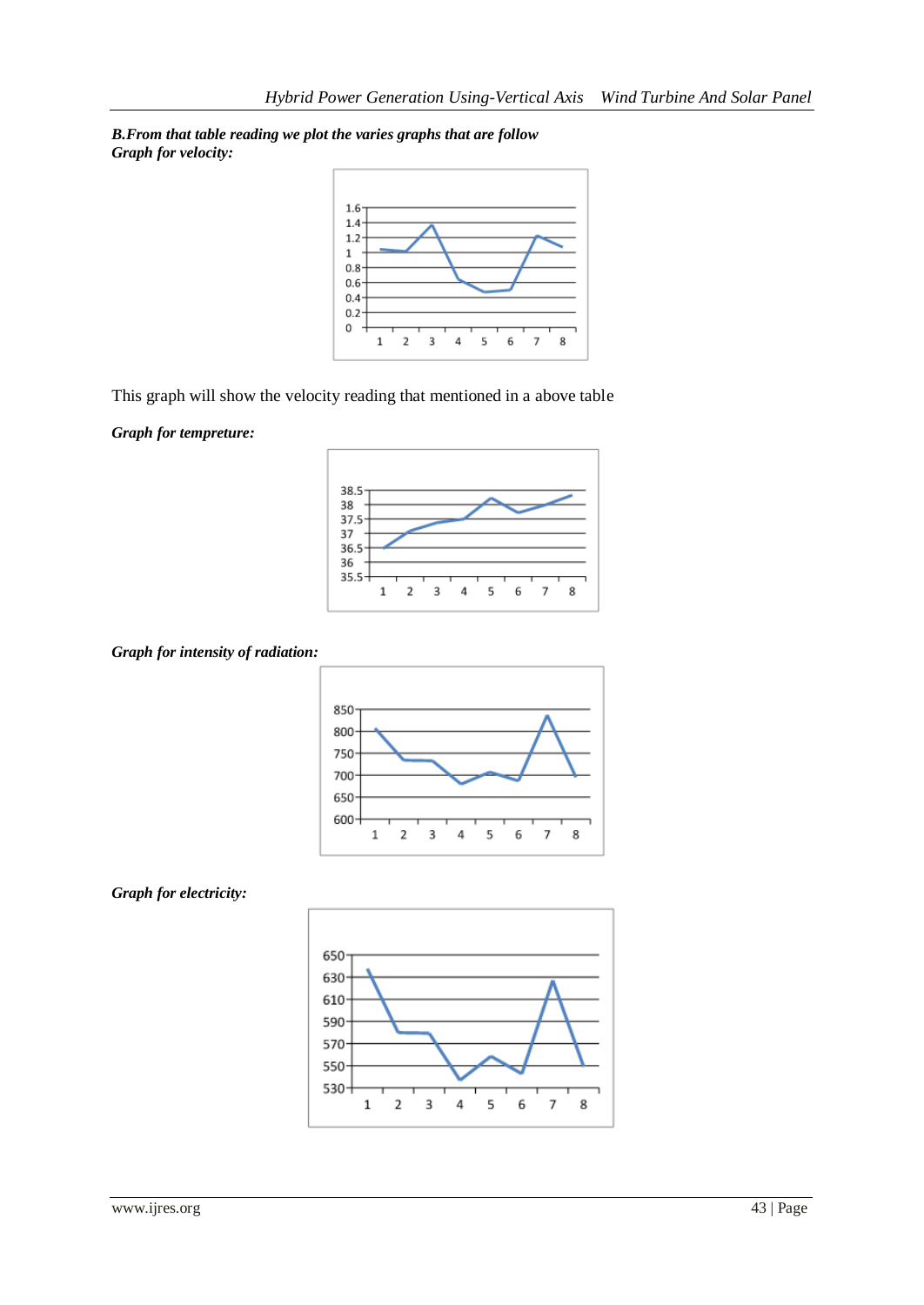# **VI. LOCATION FINDING :**

According to the readings and for factor analysis we fix the location for best power production by a this system First find the frequency for find the maximum and minimum factor

In this system velocity , intensity radiation , electricity should be high, andtemperature factor should be low

# *A. Calculation:*

For finding location we can follow the ranking value method

In this method we provied value for each value according to that rank

For table reading value converted into ranking value on following table

Velocity and intensity of radiation should be value should be high and tempreture should low like wise rank value should provided

Ex : maximum velocity value = 8;Minimum velocity value = 1

Maximum tempreture value  $= 1$ ; minimum tempreture value  $= 8$ 

Maximum intensity of radiation value  $= 1$ ; minimum intensity of radiation value  $= 8$ 

For table reading value converted into ranking value on following table:

| Location | Velocity ranking | Temperature ranking | Intensity of radiation ranking |
|----------|------------------|---------------------|--------------------------------|
|          |                  |                     |                                |
|          |                  |                     |                                |
|          |                  |                     |                                |
|          |                  |                     |                                |
|          |                  |                     |                                |
|          |                  |                     |                                |
|          |                  |                     |                                |
|          |                  |                     |                                |

For table reading value converted into ranking value on following table

In our project we can generate 65% power by wind turbine

Another 35% power will produced by solar panels

So we have to find the location by following calculation

Location 1 :  $(4*65)+(7*35)+6=511$ 

Location 2:  $(5*65)+(6*35)+8=543$ 

Location 3 : (8\*65)+(5\*35)+7=702

Location 4: (3\*65)+(1\*35)+5=235

Location 5: (1\*65)+(4\*35)+2=207

Location 6 : (2\*65)+(2\*35)+4=204

Location 7 : (7\*65)+(8\*35)+3=738

Location 8 : (6\*65)+(3\*35)+1=496

From this calculation help us to finding the best location for this system to produce high power For this we can plot graph for this calculation

Ranking value graph shown in follow:



From this calculation we comes to know location 7 is the best location Like wise we can done for so many location at so many spots